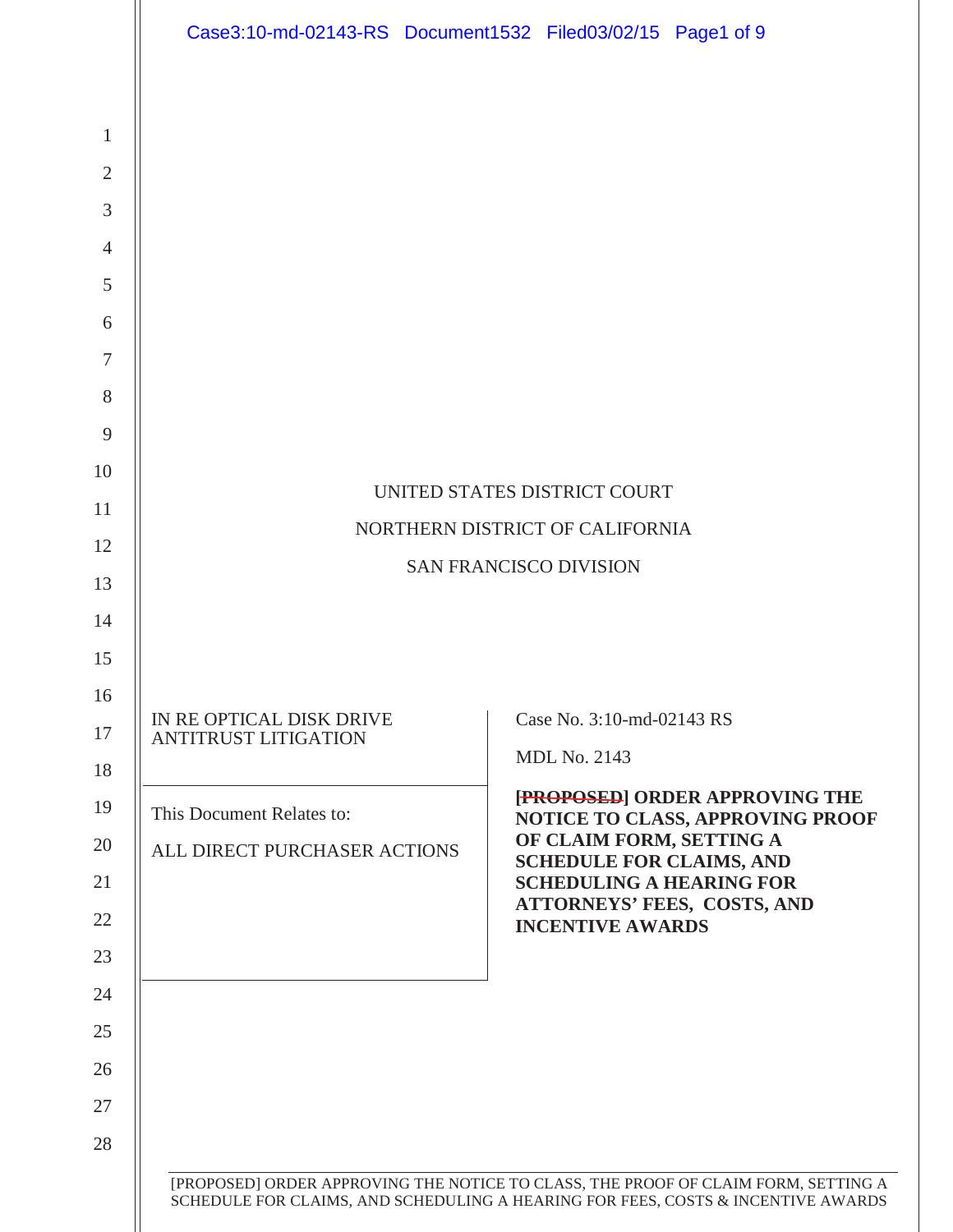#### Case3:10-md-02143-RS Document1532 Filed03/02/15 Page2 of 9

1

Direct Purchaser Plaintiffs' ("Plaintiffs") Motion for Approval of the Notice to the Class, for Approval of the Proof of Claim Form, to Set a Schedule for Claims, and to Schedule a Hearing for Attorneys' Fees, Costs, and Incentive Awards was presented to and considered by the Court. This Court retains jurisdiction over the class action settlements for matters relating to "implementation of this settlement and any distribution to Class Members pursuant to further orders of this Court." *See, e.g.*, Final Judgment of Dismissal with Prejudice as to Defendant NEC Corporation, ¶ 10 (August 14, 2014) (Dkt.1390).

The proposed notice ("Notice") regarding allocation of the settlements totaling \$37,750,000 ("Settlement Fund") and the proposed proof of claim form ("Claim Form"), attached hereto as Exhibit A, are appropriate. Class Counsel shall file their motion for attorneys' fees, costs, and incentive awards within fourteen (14) days from entry of this Order. Within twenty-one (21) days of entry of this Order, Gilardi & Co. LLC ("Claims Administrator") will disseminate the Notice and the Claim Form to those members of the classes who can reasonably be contacted through electronic or direct mail. The Notice, in substantially similar form, shall also be published within twenty-one (21) days of the entry of this Order in the *Wall Street Journal*. Comments or objections to Class Counsel's motion for attorneys' fees, costs, and incentive awards shall be made within forty-two (42) days from the entry of Order. Class Counsel may file a reply in support of their motion for attorneys' fees, costs, and incentive awards within fifty-two (52) days of entry of Order. A hearing will be held on Class Counsel's motion for attorneys' fees, costs, and incentive awards sixty-six (66) days from entry of this Order. Class members shall have ninety (90) days from mailing of the Notice to complete the Claim Form and submit it to the Claims Administrator. In order to provide certainty, the last date for class members to submit their Claim Form to the Claims Administrator shall be June 22 (111 days from entry of this Order), 2015.

Upon completion of submission of all Claim Forms within the period set by the Court, the Claims Administrator will analyze and verify the claim submissions and follow up with claimants to resolve any discrepancies. At that time, final distribution amounts will be determined

27

24

25

26

28

1 [PROPOSED] ORDER APPROVING THE NOTICE TO CLASS, THE PROOF OF CLAIM FORM, SETTING A SCHEDULE FOR CLAIMS, AND SCHEDULING A HEARING FOR FEES, COSTS & INCENTIVE AWARDS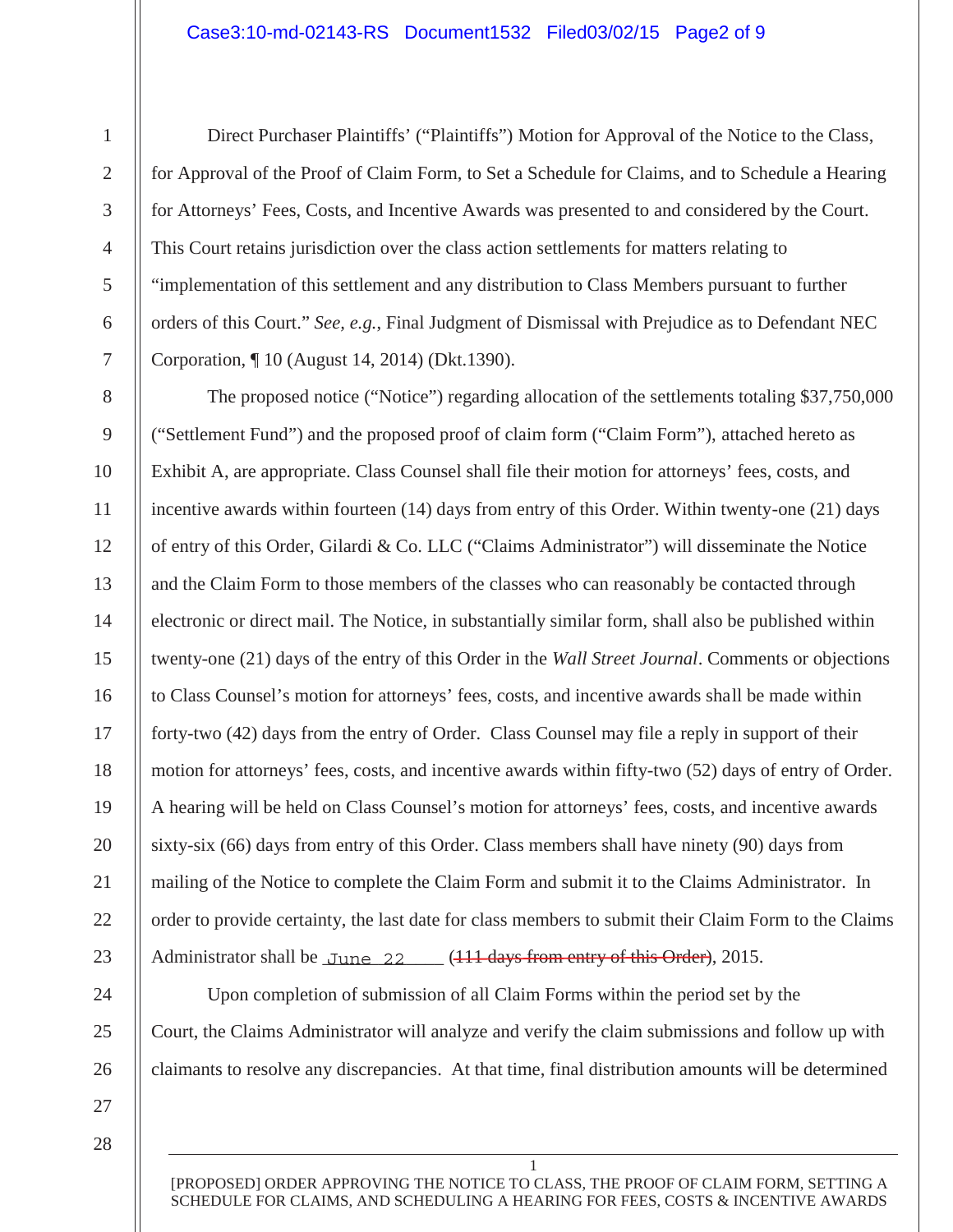#### Case3:10-md-02143-RS Document1532 Filed03/02/15 Page3 of 9

and Plaintiffs will submit to the Court a proposed order approving distribution of the Net Settlement Fund<sup>1</sup> to class members.

All valid claims will be distributed in accordance with the plan of allocation that this Court has previously approved, *i.e.,* a *pro rata* distribution to claimants based on direct purchases of ODDs and ODD Devices from the named defendants, as described in the orders granting final approval of the settlements and approving the plan of distribution.

Class Counsel shall file their Motion for an Award of Attorneys' Fees, Reimbursement of Expenses, and Class Representative Incentive Awards within fourteen (14) days from the entry of this Order. A hearing on Plaintiffs' Motion for an Award of Attorneys' Fees, Reimbursement of Expenses, and Class Representative Incentive Awards is set for May 14 (66 days from entry of Order), 2015 at  $1:30$  pm in Courtroom 3. In addition, any class member wishing to comment or object to Plaintiffs' Motion for an Award of Attorneys' Fees, Reimbursement of Expenses, and Class Representative Incentive Awards may do so by filing with the Court any comments or objections on or before **April** 13 (42 days from entry of Order), 2015. Plaintiffs may file a reply in support of their Motion for an Award of Attorneys' Fees, Reimbursement of Expenses, and Class Representative Incentive Awards by April 23 (52 days from entry of Order), 2015. The Court retains exclusive jurisdiction over this action to consider all further matters

arising out of or connected with the disbursement of the Settlement Funds.

IT IS SO ORDERED.

1

2

3

4

5

6

7

8

9

10

11

12

13

14

15

16

17

18

19

20

21

22

23

24

25

26

27

28

Dated:  $3/2/2015$  and  $2/2$   $1/2015$ 

Hon. Richard Seeborg UNITED STATES DISTRICT JUDGE

 $<sup>1</sup>$  The Net Settlement Fund is the Settlement Fund plus accrued interest, minus all costs, attorneys'</sup> fees, expenses, and incentive awards

2 [PROPOSED] ORDER APPROVING THE NOTICE TO CLASS, THE PROOF OF CLAIM FORM, SETTING A SCHEDULE FOR CLAIMS, AND SCHEDULING A HEARING FOR FEES, COSTS & INCENTIVE AWARDS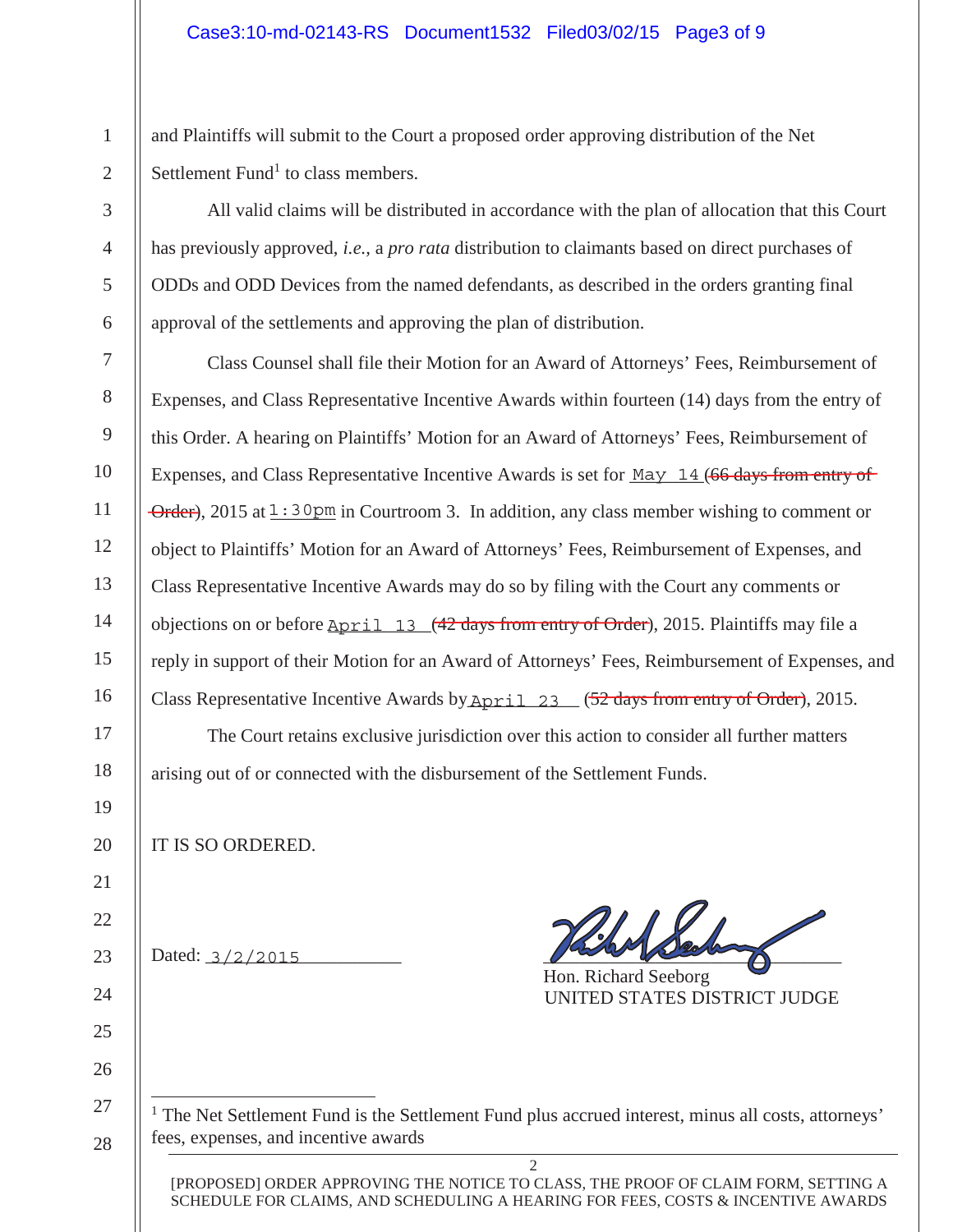Case3:10-md-02143-RS Document1532 Filed03/02/15 Page4 of 9

# EXHIBIT A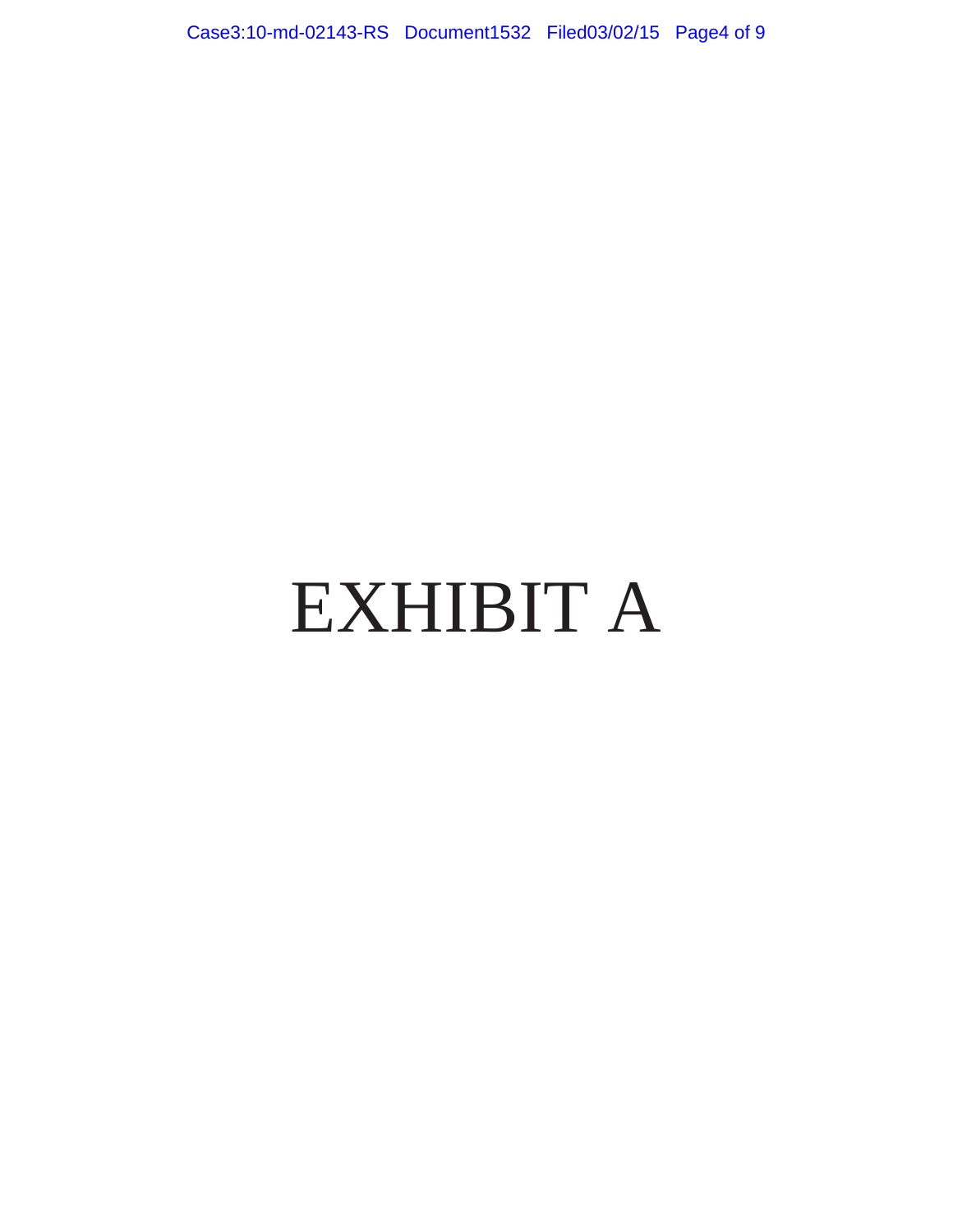# **If You Directly Bought An Optical Disk Drive Or An Optical Disk Drive Device, A Class Action Settlement May Affect You.**

Optical Disk Drive Devices include devices incorporating Optical Disk Drives such as desktop computers, mobile/laptop computers, videogame consoles, CD players/recorders, DVD players/recorders, and Blu-Ray disc players/recorders.

*A Federal Court authorized this Notice. This is not a solicitation from a lawyer.*

• **Why did I get this notice?** You or your company may have directly purchased an Optical Disk Drive or an Optical Disk Drive Device between **January 1, 2004 – December 31, 2011**. A direct purchaser is a person or business who bought an Optical Disk Drive or an Optical Disk Drive Device, directly from one or more of the Defendants, affiliates, or subsidiaries. A direct purchaser is NOT a person or company who purchased an Optical Disk Drive or an Optical Disk Drive Device from a wholesaler or a retail store. If you are a direct purchaser, you have the right to know about the litigation and about your legal rights and options. The Court in charge of the case is the United States District Court for the Northern District of California, and the case is called *In re Optical Disk Drive Antitrust Litigation*, MDL No. 2143. The people who sued are called Plaintiffs and the companies they sued are called Defendants.

• On October 3, 2014 the Court denied Plaintiffs' motion for class certification, and Plaintiffs filed a Petition for Permission to Appeal Pursuant to Rule 23(f). On January 14, 2015 the Ninth Circuit Court of Appeals denied Plaintiffs' petition for permission to appeal the order denying class certification.

• Some Defendants in the Direct Purchaser *Optical Disk Drive Antitrust Litigation* have settled their claims ("Settling Defendants"). A settlement was reached with Hitachi-LG Data Storage, Inc., Hitachi-LG Data Storage Korea, Inc., LG Electronics, Inc., LG Electronics USA, and Hitachi, Ltd. (collectively, "HLDS") for \$26,000,000. The HLDS settlement released claims asserted in the Second Consolidated Direct Purchaser Class Action Complaint. Subsequently, a settlement was reached with Panasonic Corporation and Panasonic Corporation of North America (collectively, "Panasonic") for \$5,750,000. Finally, a settlement was reached with NEC Corporation ("NEC") for \$6,000,000 (plus up to an additional \$150,000 for notice costs). The Panasonic and NEC settlements released claims asserted in the Third Consolidated Direct Purchaser Class Action Complaint. The Court has finally approved each of the settlements with Settling Defendants and the settlement proceeds are ready to be distributed to qualified claimants. Attached to this Notice is a proof of claim form ("Claim Form") that has been approved by the Court. All Claim Forms must be postmarked or sent via electronic mail no later than (90 days from date of mailed notice), 2015 to the address set forth in the Claim Form. Additional Claim Forms may be obtained at **www.ODDDirectPurchaserAntitrustSettlement.com,** by calling 1-877-224-3063, or writing to ODD Direct Settlement, P.O. Box 808003, Petaluma, CA 94975. Please do not contact the Court about claim administration.

• Class Counsel's Motion for Attorneys' Fees, Costs, and Incentive Awards is on file with the Court and available at **www.ODDDirectPurchaserAntitrustSettlement.com**. Class Counsel have asked the Court for attorneys' fees not exceeding one-third (33.3%) of the Settlement Fund plus reimbursement of their costs and expenses, in accordance with the provisions of the Settlement Agreements. Class Counsel have also asked for incentive awards for the named plaintiffs. The Court has set a hearing on Class Counsel's Motion for Attorneys' Fees, Costs, and Incentive Awards for XXX, 2015 at XXX in Courtroom 3. Any comments or objections to Plaintiffs Motion for Attorneys' Fees, Costs, and Incentive Awards must be filed with the Court (Honorable Richard Seeborg, United States District Court, Northern District of California, 450 Golden Gate Avenue, Courtroom 3, 17th floor, San Francisco, CA 94102) no later than \_\_\_ (42days from entry of Order), 2015.

 $\Box$ 

 $\Box$ 

Dated: BY ORDER OF THE COURT

**For More Information: Call 1-877-224-3063 or Visit www.ODDDirectPurchaserAntitrustSettlement.com**

CLAIM FORMS MAY BE FILED ON-LINE AT **www.ODDDirectPurchaserAntitrustSettlement.com**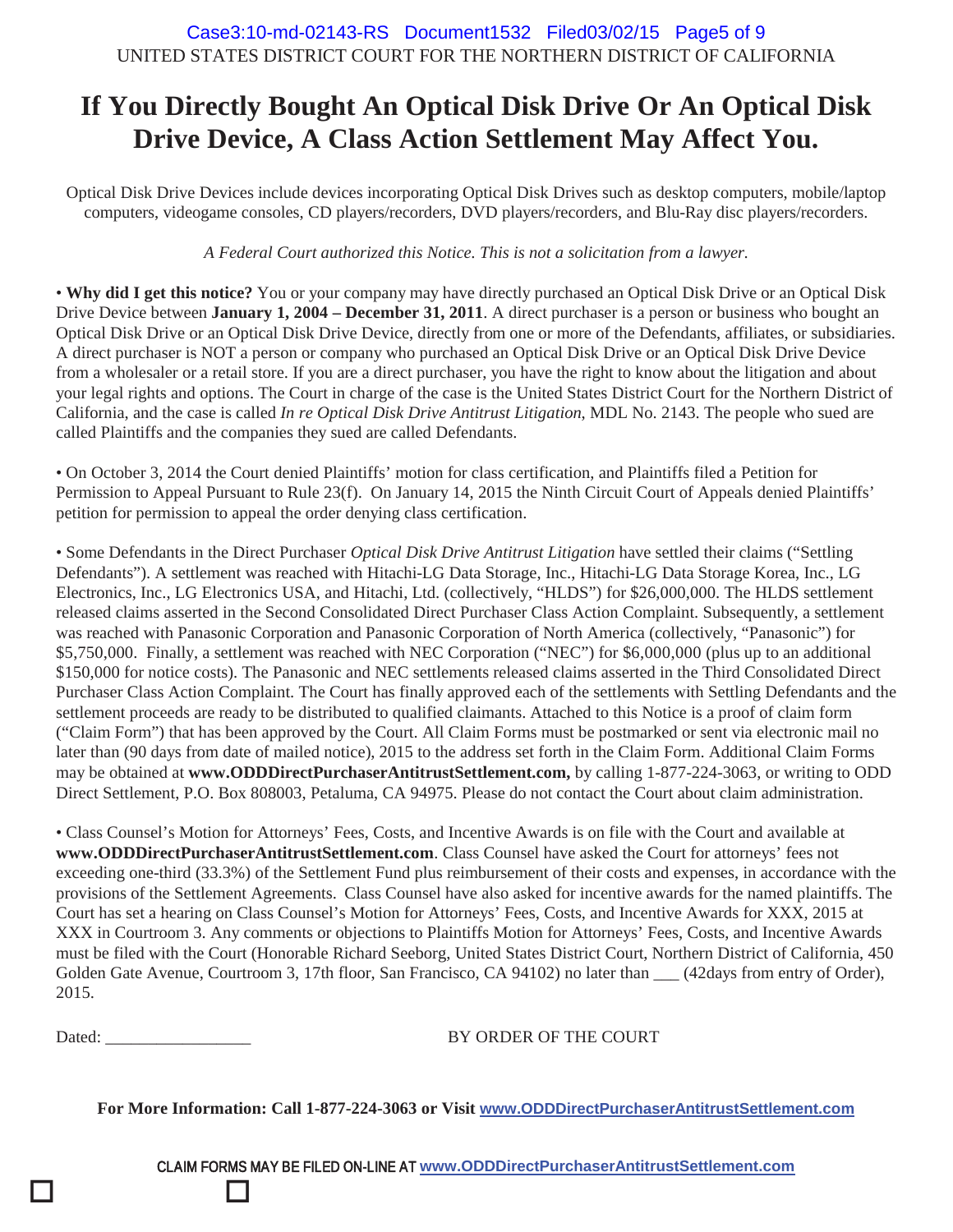Must Be Postmarked or E-Mailed No Later Than Xxxxxxx xx, 2015

# PROOF OF CLAIM

IN RE OPTICAL DISK DRIVE ANTITRUST LITIGATION Case No. 3:10-md-02143-RS

-

For Official Use Only 01

 Please check the box if the name or address is different from information on left and complete below:

«name1» «name2» «name3» «addr1» «addr2» «city», «state» «zip5» «country\_name»

# PART 1: IMPORTANT INFORMATION

## GENERAL INSTRUCTIONS

This proof of claim form ("Claim Form") must be completed and returned by Class members who seek payment from the Settlements. It must be postmarked or sent via electronic mail no later than 2015. If you fail to mail a timely, properly addressed Claim Form, your claim may be rejected and you may be precluded from any recovery from the Settlements. Completed Claim Forms should be mailed to the Claims Administrator at:

> In re Optical Disk Drive Antitrust Litigation Gilardi & Co. LLC P.O. Box XXXX Petaluma, CA 94975 or emailed to:

claims@ODDDirectPurchaserAntitrustSettlement.com

All inquiries regarding your claim should be made in writing to the Claims Administrator at the address above.

Members of the Class who did not timely and validly seek exclusion from the Settlement Class will be bound by the judgments entered approving these Settlements as to Defendants and the Releasees regardless of whether they submit a Claim Form.

# PART 2: CLAIMANT INFORMATION

Please type or neatly print all information.

 $\Box$ 

 $\Box$ 

| Telephone Number: |                                                                |  |  |  |  |  |  |  |  |  |  | Foreign Code Telephone Number (International): |  |  |  |  |  |  |  |  |  |  |  |  |  |  |
|-------------------|----------------------------------------------------------------|--|--|--|--|--|--|--|--|--|--|------------------------------------------------|--|--|--|--|--|--|--|--|--|--|--|--|--|--|
|                   |                                                                |  |  |  |  |  |  |  |  |  |  |                                                |  |  |  |  |  |  |  |  |  |  |  |  |  |  |
|                   | Email Address:                                                 |  |  |  |  |  |  |  |  |  |  |                                                |  |  |  |  |  |  |  |  |  |  |  |  |  |  |
|                   |                                                                |  |  |  |  |  |  |  |  |  |  |                                                |  |  |  |  |  |  |  |  |  |  |  |  |  |  |
|                   | Person to contact if there are questions regarding this claim: |  |  |  |  |  |  |  |  |  |  |                                                |  |  |  |  |  |  |  |  |  |  |  |  |  |  |
|                   |                                                                |  |  |  |  |  |  |  |  |  |  |                                                |  |  |  |  |  |  |  |  |  |  |  |  |  |  |

CLAIM FORMS MAY BE FILED ON-LINE AT **www.ODDDirectPurchaserAntitrustSettlement.com**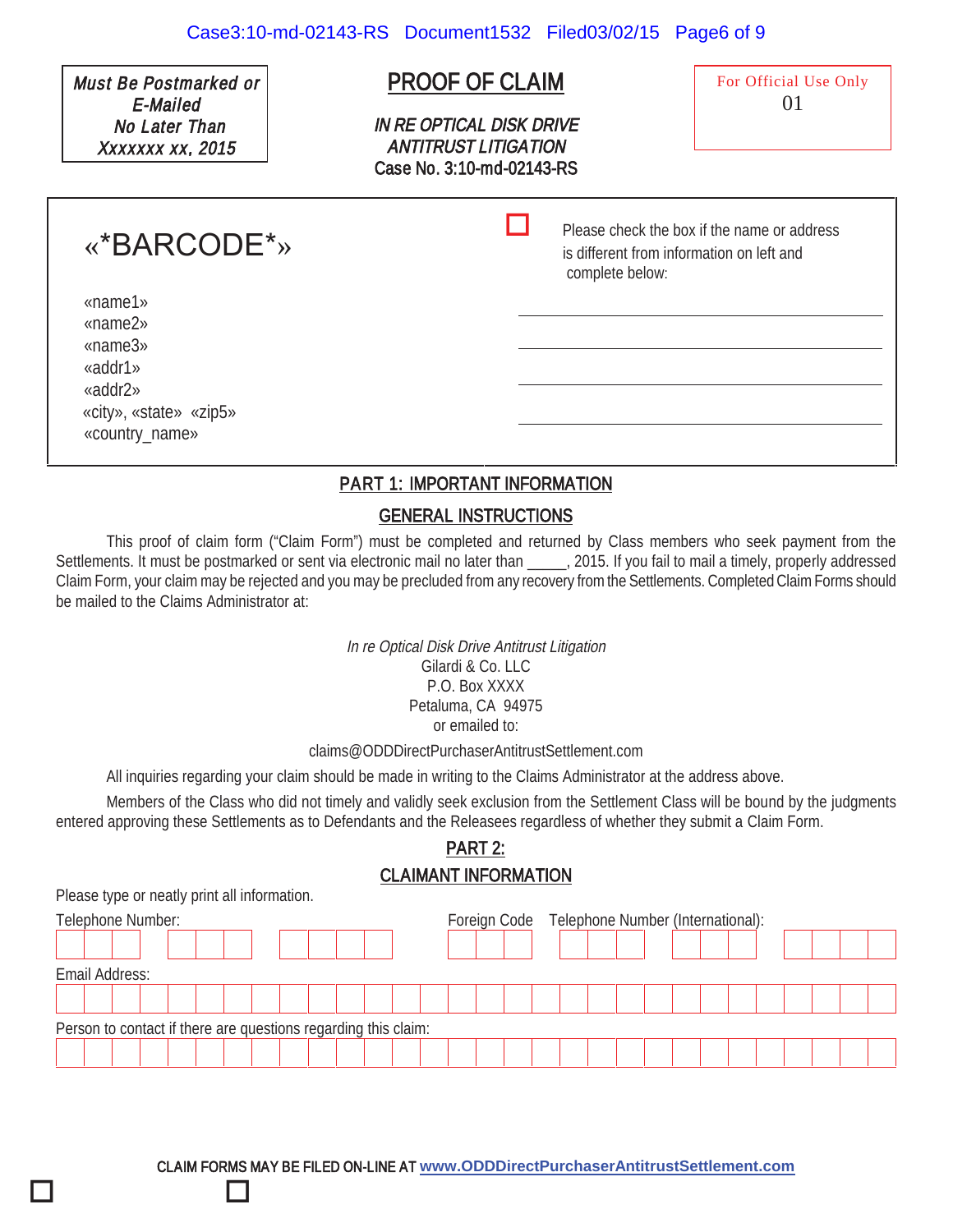## **DEFINITIONS**

A) "Class Period" or "Class Periods" means January 1, 2004 through December 31, 2011 for the HLDS settlement, and January 1, 2004 through January 1, 2010 for the Panasonic and NEC settlements.

"Defendant" or "Defendants" means the following entities which are named as Defendants in this action:

Sony Corporation, Sony Optiarc Inc., NEC Corporation, Sony NEC Optiarc Inc., Sony Optiarc America Inc. (FKA Sony NEC), Sony Computer Entertainment America, Inc., Sony Electronics Inc., LG Electronics, Inc., LG Electronics USA, Inc., Hitachi, Ltd., Hitachi-LG Data Storage, Inc., Hitachi-LG Data Storage Korea, Inc., Toshiba Corporation, Toshiba America Information Systems, Inc., Samsung Electronics Co., Ltd., Samsung Electronics America, Inc., Toshiba Samsung Storage Technology Corp., Toshiba Samsung Storage Technology Corp. Korea, Lite-On IT Corp. of Taiwan, Koninklijke Philips Electronics N.V., Philips & Lite-On Digital Solutions Corp., Philips & Lite-On Digital Solutions USA, Inc., BenQ Corporation, BenQ America Corporation, TEAC Corporation, TEAC America, Inc., Quanta Storage Inc., Quanta Storage America, Inc., Panasonic Corporation, Panasonic Corporation of North America. "Defendant" or "Defendants" shall also include named co-conspirators Pioneer Corporation, Pioneer North America, Inc., Pioneer Electronics (USA) Inc., and Pioneer High Fidelity Taiwan Co., Ltd.

C) "Settlement Class" or "Settlement Classes" means:

 $\Box$ 

 $\Box$ 

For the HLDS settlement: "All individuals and entities who, during the period from January 1, 2004 through December 31, 2011, purchased Optical Disk Drives and Optical Disk Drive Devices in the United States directly from the Defendants, their subsidiaries, or their affiliates. Excluded from the Class are Defendants and their parents, subsidiaries, affiliates, and all governmental entities."

For the Panasonic and NEC settlements: "All individuals and entities who, during the period from January 1, 2004 until at least January 1, 2010 purchased one or more Optical Disk Drives or a laptop or desktop computer incorporating an ODD in the United States directly from the Defendants, their subsidiaries, or their affiliates. Excluded from the Class are Defendants and their parents, subsidiaries, affiliates, and all governmental entities.

D) "Releasees" shall refer jointly and severally, individually and collectively to all defendants listed above and their respective past and present parents, subsidiaries, affiliates, officers, directors, employees, agents, attorneys, servants, representatives (and the parents', subsidiaries', and affiliates' past and present officers, directors, employees, agents, attorneys, servants, and representatives), and the predecessors, successors, heirs, executors, administrators, and assigns of each of the foregoing.

E) "Optical Disk Drive" or "ODD" means any device which reads and/or writes data from and to an optical disk, including but not limited to, CD-ROMS, CD-recordable/rewritable, DVD-ROM, DVD-recordable/rewritable, Blu-Ray, Blu-Ray recordable/rewritable, HD-DVD, Super Multi-Drives and other combination drives. The term "Optical Disk Drives" or "ODDs" shall also include (a) a drive sold as a separate unit that is to be inserted into, or incorporated in, an electronic device; and (b) a drive sold that is to be attached to an electronic device through an external interface such as a Universal Serial Bus (USB) connection;

F) "Optical Disk Drive Device" or "ODD Device" means a device incorporating an ODD including but not limited to desktop computers, mobile/laptop computers, videogame consoles, CD players/recorders, DVD players/recorders, and Blu-Ray disc players/recorders.

G) "Class Members" means all members of the Settlement Classes who did not timely and validly elect to be excluded from the Settlement Classes certified by the Court.

H) "Net Settlement Fund" means the combined proceeds from the HLDS, Panasonic, and NEC settlements plus accrued interest minus all costs, attorneys' fees, expenses, and incentive awards.

#### PART 3: SCHEDULE OF QUALIFYING PURCHASES

Report separately each purchase of an Optical Disk Drive or Optical Disk Drive Device directly from any Defendant during the Class Periods (attach additional pages if necessary). In order to qualify as a claim, your purchase(s) must have been billed to and/or shipped to a location in the United States. Foreign transactions where billing and shipping took place outside of the U.S. do not qualify. If you have submitted a request for exclusion from a Settlement Class in connection with settlements, do not submit this Claim Form. Also, if you entered into a settlement with any Defendant for your purchase(s) from that defendant, or assigned or transferred your claim for any purchase(s), your Claim Form must not include, as part of your claim, any of those purchases. For example, if Class member A purchased \$10,000 from Defendant 1 and entered into a settlement with Defendant 1 for those purchases, that \$10,000 must not be included as part of Class member A's claim. Failure to include all purchases will reduce the amount of your payment. You DO NOT need to attach documentation. However, you must keep copies of your purchase order(s), invoice(s), or other documentation of your purchase(s) in case verification of your claim is necessary.

List each type of ODD or ODD Device purchased from each Defendant, the quantity of ODDs or ODD Devices purchased, the dollar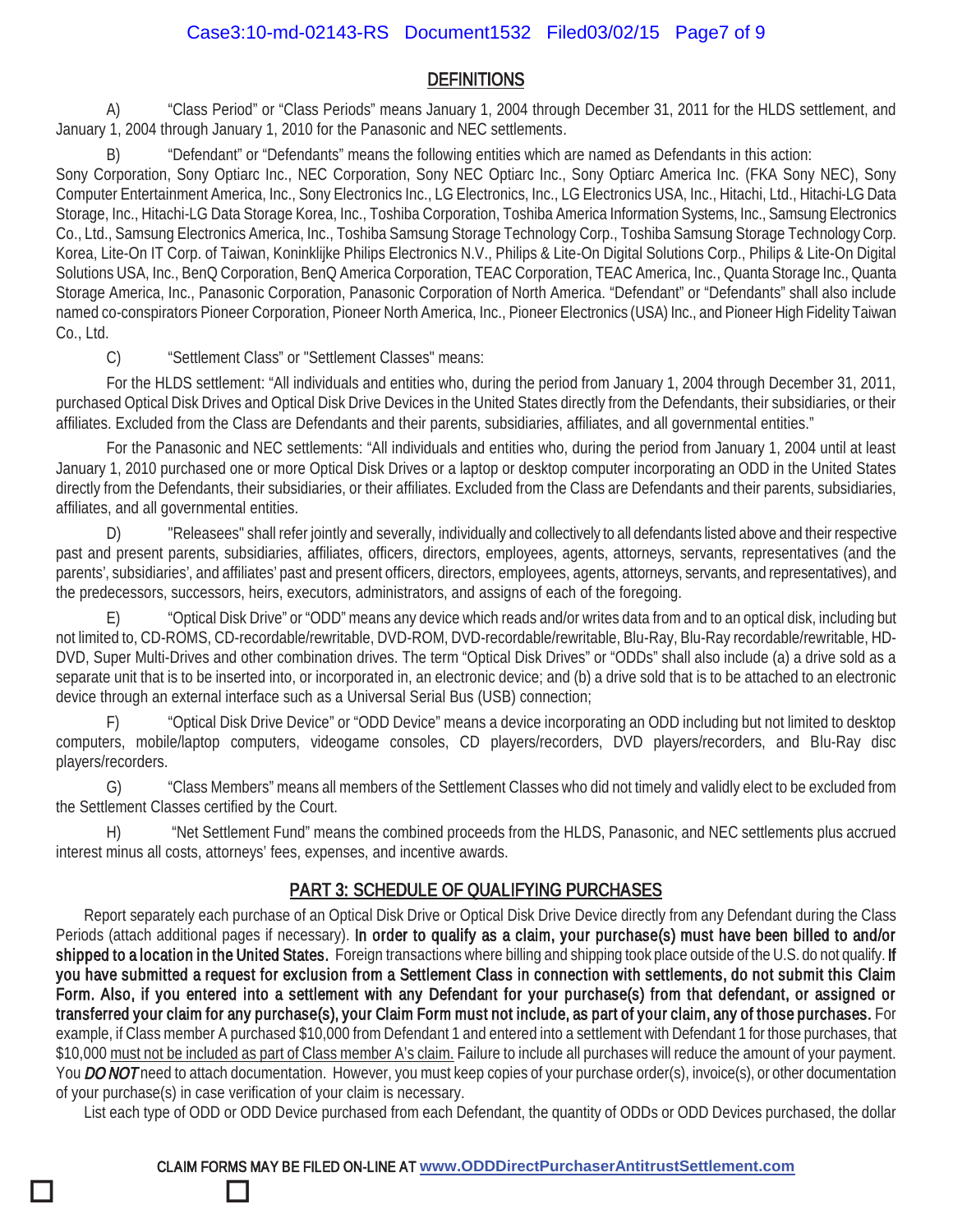# Case3:10-md-02143-RS Document1532 Filed03/02/15 Page8 of 9

amount (in U.S. dollars) of purchases of each type of Optical Disk Drive made directly from any Defendant during the Class Periods, and the date of each purchase. Amounts should be rounded to the nearest dollar. (Example: \$12,345.67 should be entered as \$12,346.) Do not include transportation charges, rebates, refunds, credits, etc.

| Defendant from whom<br>ODD or ODD Device was | Description of ODD or ODD<br>Device purchased | Quantity of ODDs or<br><b>ODD Devices</b> | <b>Total purchase</b><br>Amount in USD (for | Date<br>purchased |  |  |
|----------------------------------------------|-----------------------------------------------|-------------------------------------------|---------------------------------------------|-------------------|--|--|
| purchased                                    |                                               | Purchased                                 | ODDs only)                                  |                   |  |  |
| Sony/NEC <sup>1</sup>                        |                                               |                                           |                                             |                   |  |  |
|                                              |                                               |                                           |                                             |                   |  |  |
| $LG^2$                                       |                                               |                                           |                                             |                   |  |  |
|                                              |                                               |                                           |                                             |                   |  |  |
| Hitachi <sup>3</sup>                         |                                               |                                           |                                             |                   |  |  |
|                                              |                                               |                                           |                                             |                   |  |  |
| Toshiba <sup>4</sup>                         |                                               |                                           |                                             |                   |  |  |
|                                              |                                               |                                           |                                             |                   |  |  |
| Samsung <sup>5</sup>                         |                                               |                                           |                                             |                   |  |  |
| TSST <sup>6</sup>                            |                                               |                                           |                                             |                   |  |  |
|                                              |                                               |                                           |                                             |                   |  |  |
| Lite-On <sup>7</sup>                         |                                               |                                           |                                             |                   |  |  |
|                                              |                                               |                                           |                                             |                   |  |  |
| Philips <sup>8</sup>                         |                                               |                                           |                                             |                   |  |  |
|                                              |                                               |                                           |                                             |                   |  |  |
| BenQ <sup>9</sup>                            |                                               |                                           |                                             |                   |  |  |
|                                              |                                               |                                           |                                             |                   |  |  |
| TEAC <sup>10</sup>                           |                                               |                                           |                                             |                   |  |  |
|                                              |                                               |                                           |                                             |                   |  |  |
| QSI <sup>11</sup>                            |                                               |                                           |                                             |                   |  |  |
|                                              |                                               |                                           |                                             |                   |  |  |
| Panasonic <sup>12</sup>                      |                                               |                                           |                                             |                   |  |  |
|                                              |                                               |                                           |                                             |                   |  |  |
| Pioneer <sup>13</sup>                        |                                               |                                           |                                             |                   |  |  |
|                                              |                                               |                                           |                                             |                   |  |  |

The Claims administrator will review the information listed above for valid qualifying purchases. After the purchases are verified the Claims Administrator will: 1) assign a dollar value to each purchase (ODDs will be valued at 100% of their purchase price, and ODD Devices

 $\Box$ 

 $\Box$ 

<sup>1</sup> "Sony/NEC" means Sony Corporation, Sony Optiarc Inc., NEC Corporation, Sony NEC Optiarc Inc., Sony Optiarc America Inc. (FKA Sony NEC), Sony Electronics Inc., and Sony Computer Entertainment America, Inc.

<sup>2</sup> "LG" means LG Electronics, Inc. and LG Electronics USA, Inc.

<sup>3</sup> "Hitachi" means Hitachi, Ltd., Hitachi-LG Data Storage, Inc., Hitachi-LG Data Storage Korea, Inc.

<sup>4</sup> "Toshiba" means Toshiba Corporation and Toshiba America Information Systems, Inc.

<sup>5</sup> "Samsung" means Samsung Electronics Co., Ltd. and Samsung Electronics America, Inc.

<sup>6</sup> "TSST" means Toshiba Samsung Storage Technology Corp. and Toshiba Samsung Storage Technology Corp. Korea

<sup>7</sup> "Lite-On" means Lite-On IT Corp. of Taiwan

<sup>8 &</sup>quot;Philips" means Koninklijke Philips Electronics N.V., Philips & Lite-On Digital Solutions Corp., and Philips & Lite-On Digital Solutions USA, Inc.

<sup>9</sup> "BenQ" means BenQ Corporation and BenQ America Corporation

<sup>10</sup> "TEAC" means TEAC Corporation and TEAC America, Inc.

<sup>11</sup> "QSI" means Quanta Storage Inc., Quanta Storage America, Inc.

<sup>12</sup> "Panasonic" means Panasonic Corporation and Panasonic Corporation of North America

<sup>13 &</sup>quot;Pioneer" means Pioneer Corporation, Pioneer North America, Inc., Pioneer Electronics (USA) Inc., and Pioneer High Fidelity Taiwan Co., Ltd.